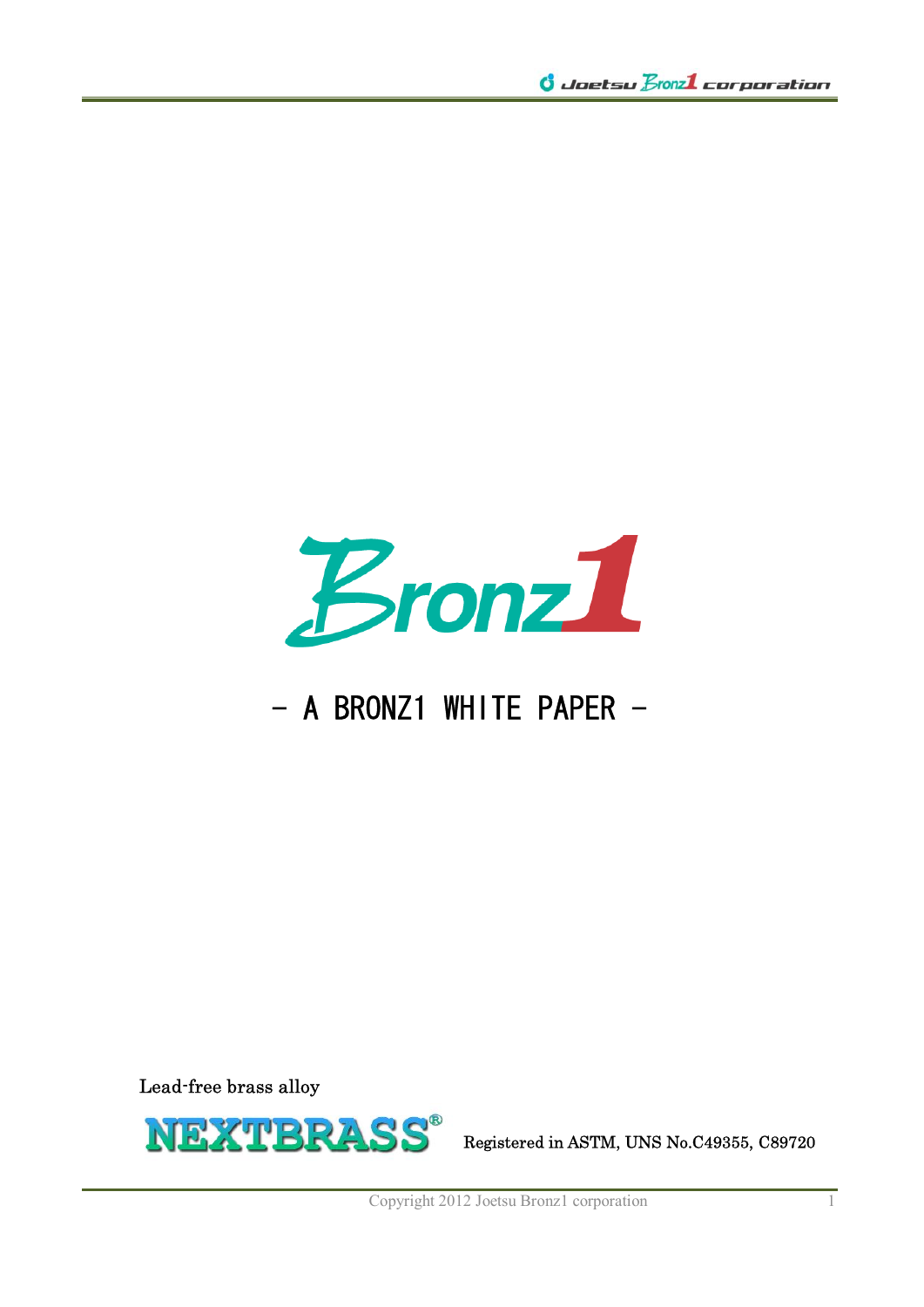## 1. Introduction

For nearly three decades, Joetsu Bronz1 Corporation has been manufacturing and merchandising copper alloy ingot and continuous castings. In response to the needs of lead-free copper alloy in recent years, we are the first manufacturer who have started manufacturing continuous casting of lead-free bronze in Japan. This alloy has been registered in ASTM B584 as a copper alloy C89844, and has become the forerunner of present bismuth copper alloys family. (Shown in TABLE1)

|                             |        |     | CAST / LEADED COPPER ALLOY     |      |                             |     |                             |      |
|-----------------------------|--------|-----|--------------------------------|------|-----------------------------|-----|-----------------------------|------|
| Copper Alloys               | Copper | Tin | Lead                           | Zinc | Silicon                     |     | Bismuth Phosphorus Selenium |      |
| C84400                      | 81.0   | 3.0 | 7.0                            | 9.0  | -                           | -   | -                           | -    |
| C83600                      | 85.0   | 5.0 | 5.0                            | 5.0  |                             |     | -                           |      |
|                             |        |     | WROUGHT / LEADED COPPER ALLOY  |      |                             |     |                             |      |
| C35600                      | 61.5   |     | 2.5                            | 36.0 |                             |     |                             | -    |
|                             |        |     | CAST /                         |      | BISMUTH COPPER ALLOY        |     |                             |      |
| C89520                      | 86.0   | 5.5 |                                | 5.0  |                             | 1.9 | -                           | 0.95 |
| C89844                      | 85.0   | 4.0 | -                              | 8.0  |                             | 3.0 | -                           | -    |
| C89836                      | 89.0   | 5.5 |                                | 3.0  |                             | 2.5 | -                           |      |
|                             |        |     | WROUGHT /                      |      | <b>BISMUTH COPPER ALLOY</b> |     |                             |      |
| C49300                      | 60.0   | 1.5 |                                | 36.0 |                             | 1.2 |                             | -    |
| C49355<br><b>NEXTBRASS</b>  | 66.0   | 1.0 |                                | 31.0 | 1.5                         | 0.7 |                             |      |
| CAST / SILICON COPPER ALLOY |        |     |                                |      |                             |     |                             |      |
| C87850                      | 76.0   |     |                                | 20.9 | 3.0                         |     | 0.12                        |      |
|                             |        |     | WROUGHT / SILICON COPPER ALLOY |      |                             |     |                             |      |
| C69300                      | 75.0   |     |                                | 21.9 | 3.0                         |     | 0.10                        |      |

TABLE 1 PLUMBING COPPER ALLOYS - NOMINAL CHEMICAL COMPOSITION (wt%)

Copper alloys like bronze and brass have been used for plumbing components such as fittings and valves with the excellent chemical characteristics. Typically, better machinability is required for production of these products and thus, we have kept on adding lead as a content of alloy to obtain such better machinability as required.

However, lead content tends to be restricted in recent years so that lead has been recognized as harmful element which affects the human body and gets worse environmental health by lead-leachate from water contact surface of plumbing components containing lead element into drinking water and or by the vaporization during melting and casting process. In the USA, new lead content regulation will be enforced on January 1 2014.

Now lead-free copper alloy is mainly classified into bismuth copper alloys family and silicon copper alloys family. We focused on followings for a new alloy development on the ground of material supplier,

1) Both of scraps can be used for cost reduction. 2) Both each other characteristics are held.

Upon our continuous study and experiment for five years, we have finally succeeded in the development of a new lead-free copper alloy that fused with bismuth copper alloy and silicon copper alloy. This alloy is registered into ASTM. (UNS No.C49355, C89720)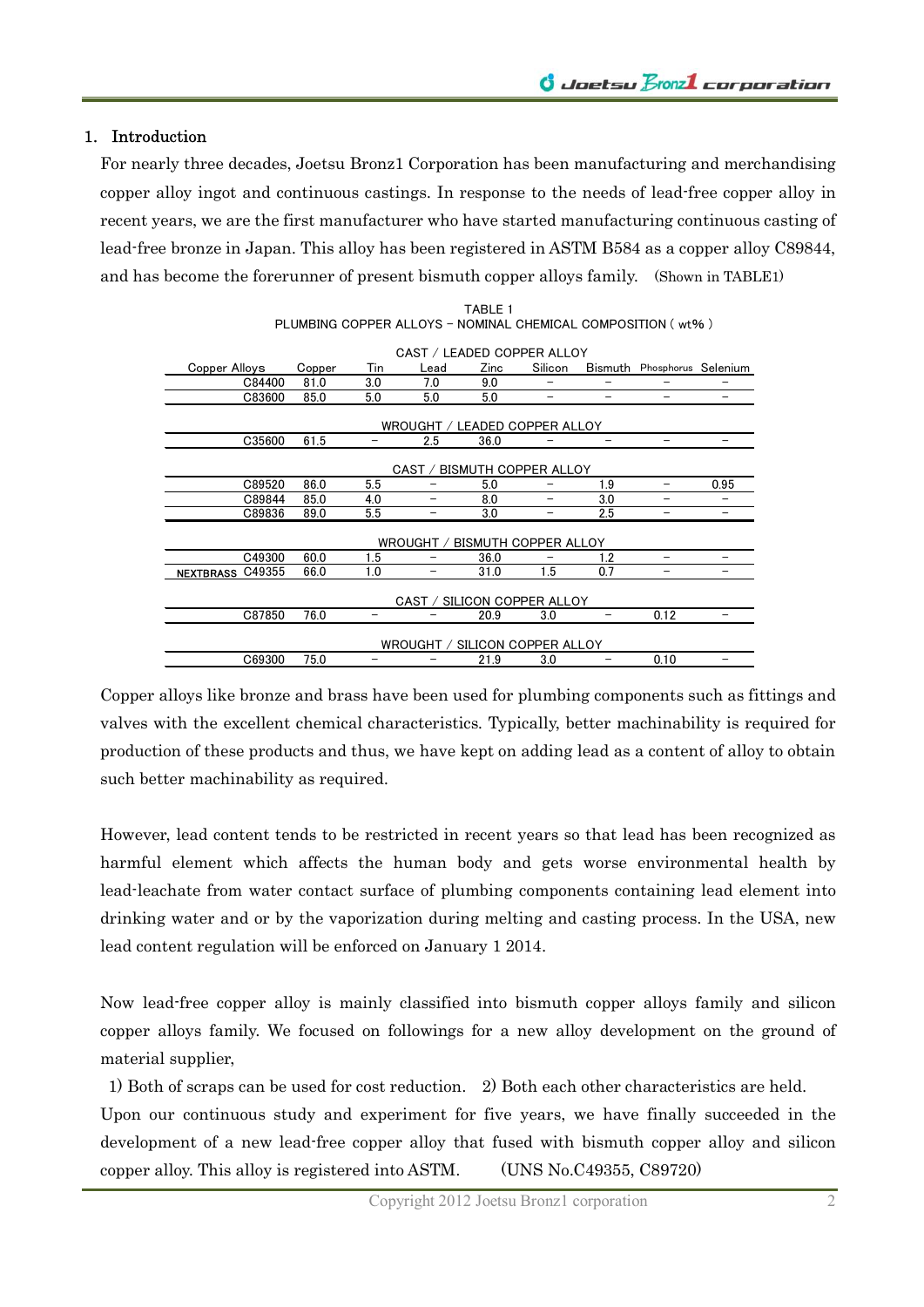## 2. Features and related background in bismuth copper alloys family, silicon copper alloys family and NEXTBRASS

In order to compare and consider with each alloy, we need to start understanding the features and related background of each alloy. We would like to introduce basic knowledge and information for you to understand these alloys as follows.

## 2.1 Influence to the health

[Lead]

Lead is contained in copper alloys used for water pipes and plumbing components. Lead leaches into a drinking water as lead ion from plumbing components. As the consequence of the intake of drinking water with lead ion for a long term, lead poisoning may be caused.

[Bismuth/ Silicon/ Tin]

On the other hand, bismuth, silicon and tin are not restricted elements. No information warning the risk of drinking water including these elements is published.

## 2.2 Basic physical properties of each element and effectiveness of additives to copper alloy

Bismuth itself is very fragile compared with lead which has a big ductility.

Neither bismuth nor lead is in solid solution in an alloy and thus, they remain in a liquid state even below the each melting point when the alloy solidifies. And they exist in granular on the matrix of an alloy as single element respectively. Because these work as a chip-breaker when machining, chip will be smaller and as a consequence, an improvement of machinability will be expected. However, the addition amount can be considered as the factor for deterioration of hot workability and thus, it is not preferable to add too much. In addition, it might be a factor for deterioration of not only hot workability but also mechanical properties.

Furthermore, each cubic volume increases when solidifies, these have effect to bury micro porosity which is in a place where the supply of molten metal is difficult. These can also make pressure resistance improved.

Silicon itself is very fragile. Silicon in copper alloys works as deoxidizing agent at the time of the melting. This can improve fluidity of molten metal and castability.

In addition, a part of it forms a solid solution in the matrix, and can make mechanical strength increased. Then, a part of it works together with zinc and makes hard phase functioned as a chip breaker, but which can provide machinability less than that of bismuth and lead. Tin in copper alloys contributes to an improvement of erosion corrosion resistance and dezincification resistance Especially, tin is well-effective for the improvement of erosion corrosion resistance.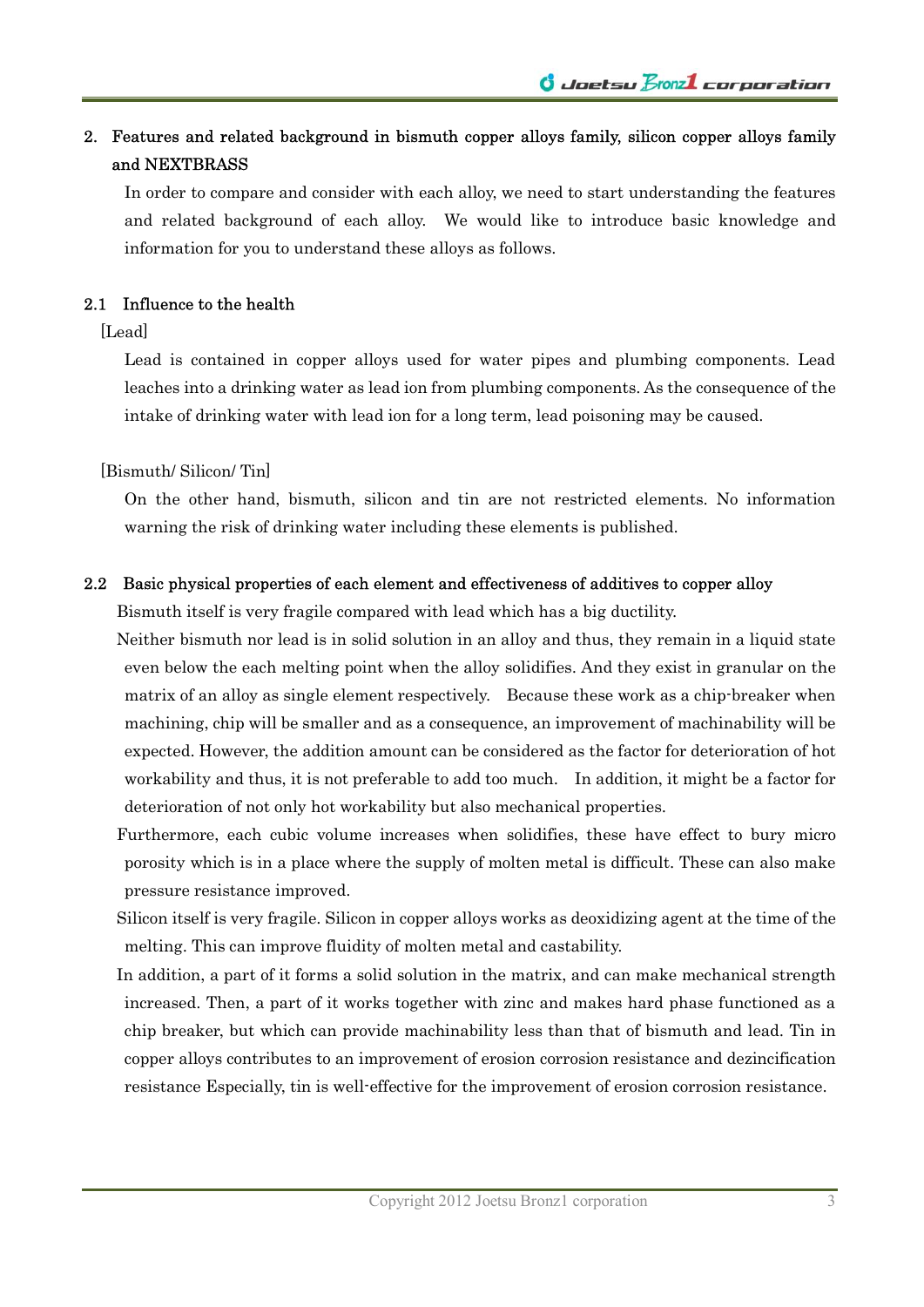## 2.3 Features of bismuth copper alloys family and silicon copper alloys family

Mechanical properties, corrosion resistance, machinability and hot workability are very important factors when considering the merit and demerit of lead free copper alloy for plumbing components. So each property will be briefly introduced as follows.

① Dezincification resistance and erosion corrosion resistance

Both bismuth copper alloy and silicon copper alloy don't have  $\beta$ -phase because of matrix constitution. So these alloys don't cause dezincification but erosion corrosion easily occurs in silicon copper alloy. (Shown in TABLE2)

|                                          |                            | TABLE 2                     |                                     |               |  |
|------------------------------------------|----------------------------|-----------------------------|-------------------------------------|---------------|--|
|                                          |                            | <b>Corrosion Resistance</b> |                                     |               |  |
|                                          |                            |                             | Corrosion Resistance                |               |  |
| Copper Alloys                            |                            | Dezincification Resistance  | <b>Erosion Corrosion Resistance</b> |               |  |
|                                          |                            | Maximum corrosion           | Maximum                             | Corrosion     |  |
|                                          |                            | $depth( \mu m)$             | corrosion                           | weight        |  |
|                                          |                            |                             | depth(mm)                           | loss(g)       |  |
| PLUMBING COPPER ALLOY-                   | C83600                     | 10 or less                  | 0.05                                | 0.25          |  |
|                                          | C35600                     | 1200                        | 0.65                                | 0.65          |  |
|                                          |                            |                             |                                     |               |  |
| CAST / BISMUTH                           | C89844                     | 10 or less                  | 0.05                                | 0.30          |  |
| <b>COPPER ALLOY</b>                      |                            |                             |                                     |               |  |
| WROUGHT / BISMUTH<br><b>COPPER ALLOY</b> | <b>NEXTBRASS</b><br>C49355 | 77                          | 0.15                                | 0.58          |  |
| CAST / SILICON<br><b>COPPER ALLOY</b>    | C87850                     |                             |                                     |               |  |
| WROUGHT / SILICON<br><b>COPPER ALLOY</b> | C69300                     | 10 or less                  | 1.00                                | 0.85          |  |
|                                          | Test method                | ISO6509-1981                | Original Test                       | Original Test |  |

#### About dezincification phenomenon

The brass, which contents zinc at  $30 \sim 40$  wt%, is composed of  $\alpha$ -phase consisted of more copper and  $\beta$ -phase consisted of more zinc. Dezincification preferentially happens in  $\beta$ -phase prior to  $\alpha$ -phase and copper in red sponge condition is residual.

#### About erosion corrosion

It is the phenomenon of decreasing wall thickness in plumbing components. That occurs upon interaction with "erosion" caused by mechanical factor and "corrosion" caused by chemical factor from high pressure overheated water and steam through the plumbing. The typical case of this phenomenon can be found in bending portions of plumbing such as elbows and tees.

#### ②Hot workability

Bronze including C89844 cannot be material for hot working. Against it, brass can be used for hot working originally. Silicon copper alloy can be used as the material for hot working, since its composition is close to brass. Brass containing a small amount of bismuth instead of lead can be also used for hot working. However, the addition of large amounts of bismuth tends to inhibit the hot workability.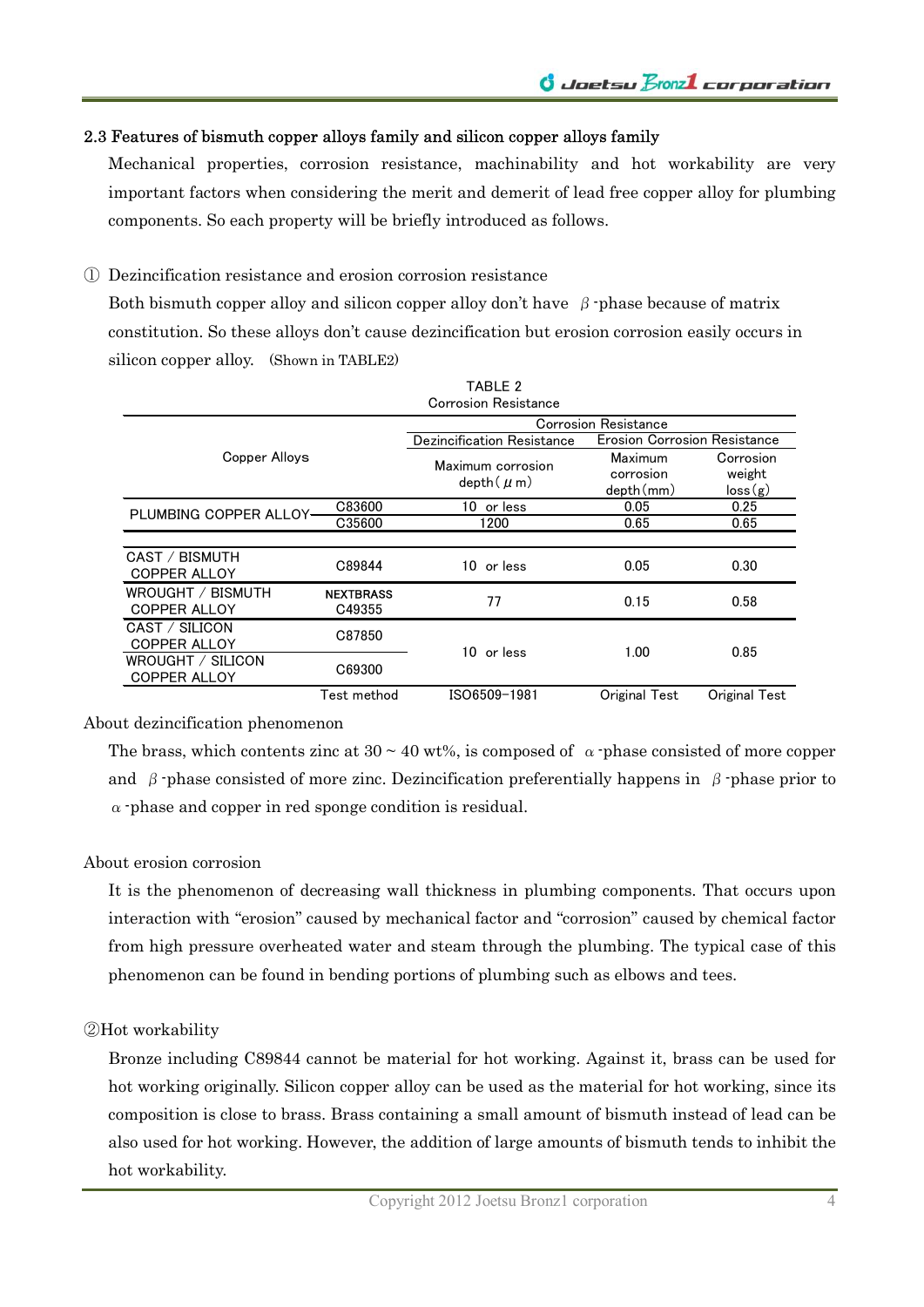TABLE 3 Machinability index

| Copper Allovs         | Machinability Index |               |  |
|-----------------------|---------------------|---------------|--|
| PLUMBING COPPER ALLOY | C83600              | 100           |  |
|                       | C35600              | 130           |  |
|                       |                     |               |  |
| CAST / BISMUTH        | C89844              | 90            |  |
| <b>COPPER ALLOY</b>   |                     |               |  |
| WROUGHT / BISMUTH     | NEXTBRASS C49355    | 90            |  |
| COPPER ALLOY          |                     |               |  |
| CAST / SILICON        | C87850              |               |  |
| <b>COPPER ALLOY</b>   |                     | 102           |  |
| WROUGHT / SILICON     | C69300              |               |  |
| <b>COPPER ALLOY</b>   |                     |               |  |
|                       |                     | Original Test |  |

## ③ Machinability

In bismuth copper alloy, the granular bismuth is in to disperse without form a solid solution and is served as a chip breaker. This causes good machinability. On the other hand, in silicon copper alloy, the hard intermetallic compound which exists dispersedly is served as a chip breaker, and causes good machinability. However, since the intermetallic compound of silicon copper alloy is harder than bismuth and lead, it is expected that the life of cutting tools becomes short. (Shown in TABLE3)

### ④ Mechanical Properties

Silicon copper alloys family is superior to bismuth copper alloys family like C89844 in the strength at room temperature. (Shown in TABLE4)

| Copper Alloys                            |                            | Ultimate Tensile Strength<br>(MPa) | Elongation<br>$(\%)$ |  |
|------------------------------------------|----------------------------|------------------------------------|----------------------|--|
| PLUMBING COPPER ALLOY                    | C83600                     | 310                                | 34                   |  |
|                                          | C35600                     | 360                                | 36                   |  |
|                                          |                            |                                    |                      |  |
| CAST / BISMUTH<br><b>COPPER ALLOY</b>    | C89844                     | 290                                | 33                   |  |
| WROUGHT / BISMUTH<br><b>COPPER ALLOY</b> | <b>NEXTBRASS</b><br>C49355 | 490                                | 23                   |  |
| CAST / SILICON<br><b>COPPER ALLOY</b>    | C87850                     | 490                                | 27                   |  |
| WROUGHT / SILICON<br><b>COPPER ALLOY</b> | C69300                     |                                    |                      |  |

TABLE 4 ROOM TEMPERATURE - MECHANICAL PROPERTIES

The result is a representative value. Specimens were collected from the test piece was cast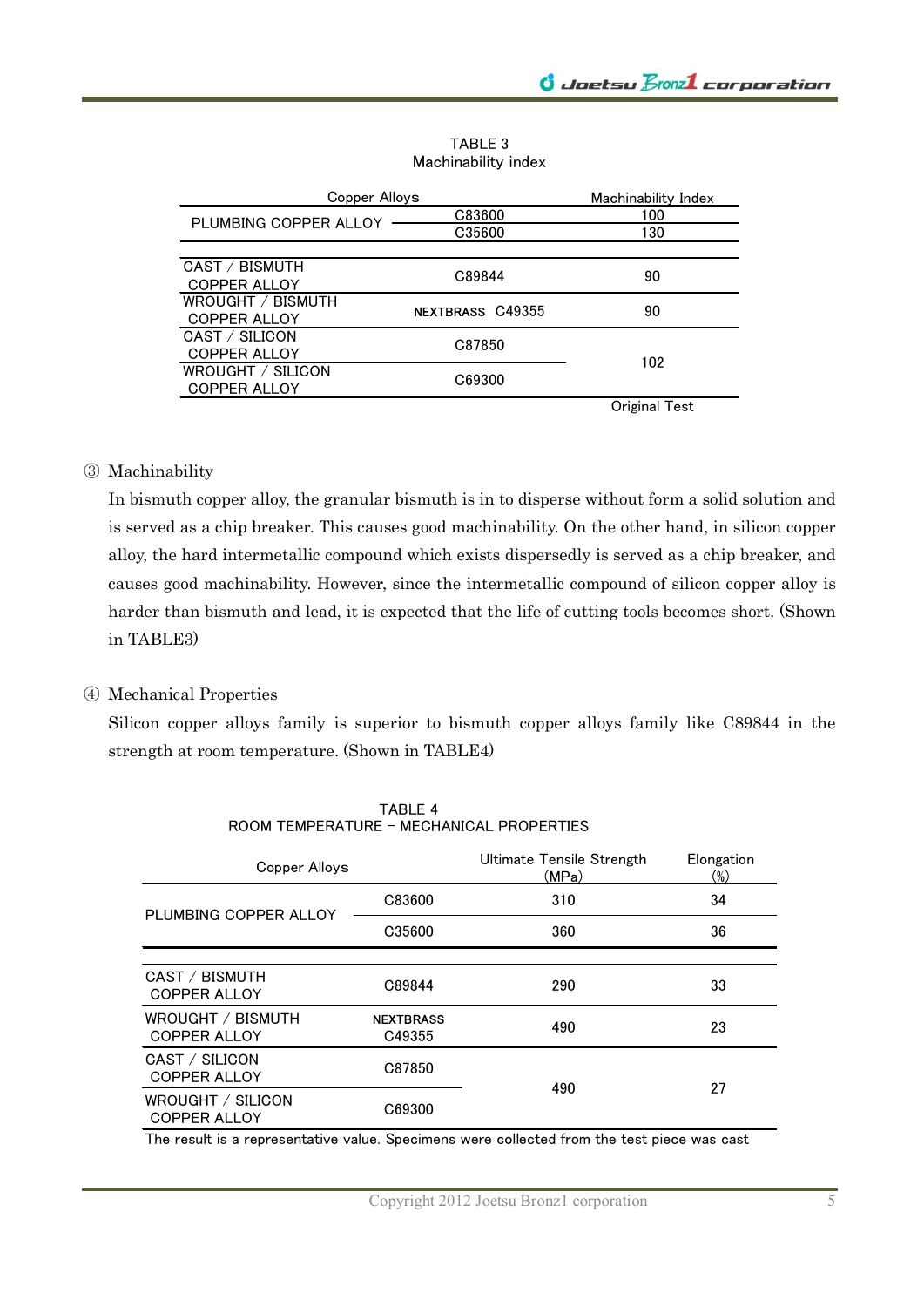## 2.4 Features of New alloy "NEXTBRASS"

"NEXT BRASS" C49355 (for hot working)

| Erosion corrosion resistance excellent                                               |
|--------------------------------------------------------------------------------------|
|                                                                                      |
|                                                                                      |
|                                                                                      |
| Recyclabilityscrap of both bismuth copper alloy and silicon copper alloy can be used |

#### 3. Technical point regarding new alloy component design

 We, Joetsu Bronz1 Corporation, specialized in supplying ingot, rods and bars, have continuously researched and developed new alloy for a long time upon our concept and idea, that we can produce at lower cost by using various scrap and also that we can satisfy overall properties based upon silicon copper alloy, of which feature can be found in the mechanical strength. Through our research and development for a long time, we, Joetsu Bronz1 Corporation, have finally and successfully developed new alloy. The points to design contents of new alloy are shown below.

- ○<sup>1</sup> Silicon copper alloy has excellent mechanical properties, dezincification resistance and hot workability, but erosion corrosion resistance is inferior. Minimum content of tin to improve erosion corrosion resistance shall be 0.5wt%.
- ② Adding large amount of tin to improve erosion corrosion resistance causes mechanical properties(especially elongation for ductility) lowered and hot workability also lowered too since the best temperature range of hot working becomes narrow. We have improved them by controlling content of zinc equivalent to  $40 - 43wt$ %, which enables us to obtain the best mechanical property and hot workability.
- ③ In addition, the mechanical properties will be the best by less than 20% of area ratio of κ-phase within the range of composition adjusted as indicated above.
- ④ By reducing the amount of silicon to adjust zinc equivalent, hard phase area working as a chip breaker is reduced and that causes less machinability. Adding bismuth will recover machinability.
- ⑤ We have finally succeeded in the development of new alloy based on silicon copper alloy which complements each disadvantages of current bismuth copper alloy and silicon copper alloy, and makes it possible to use copper alloy's scraps including bismuth and or silicon.